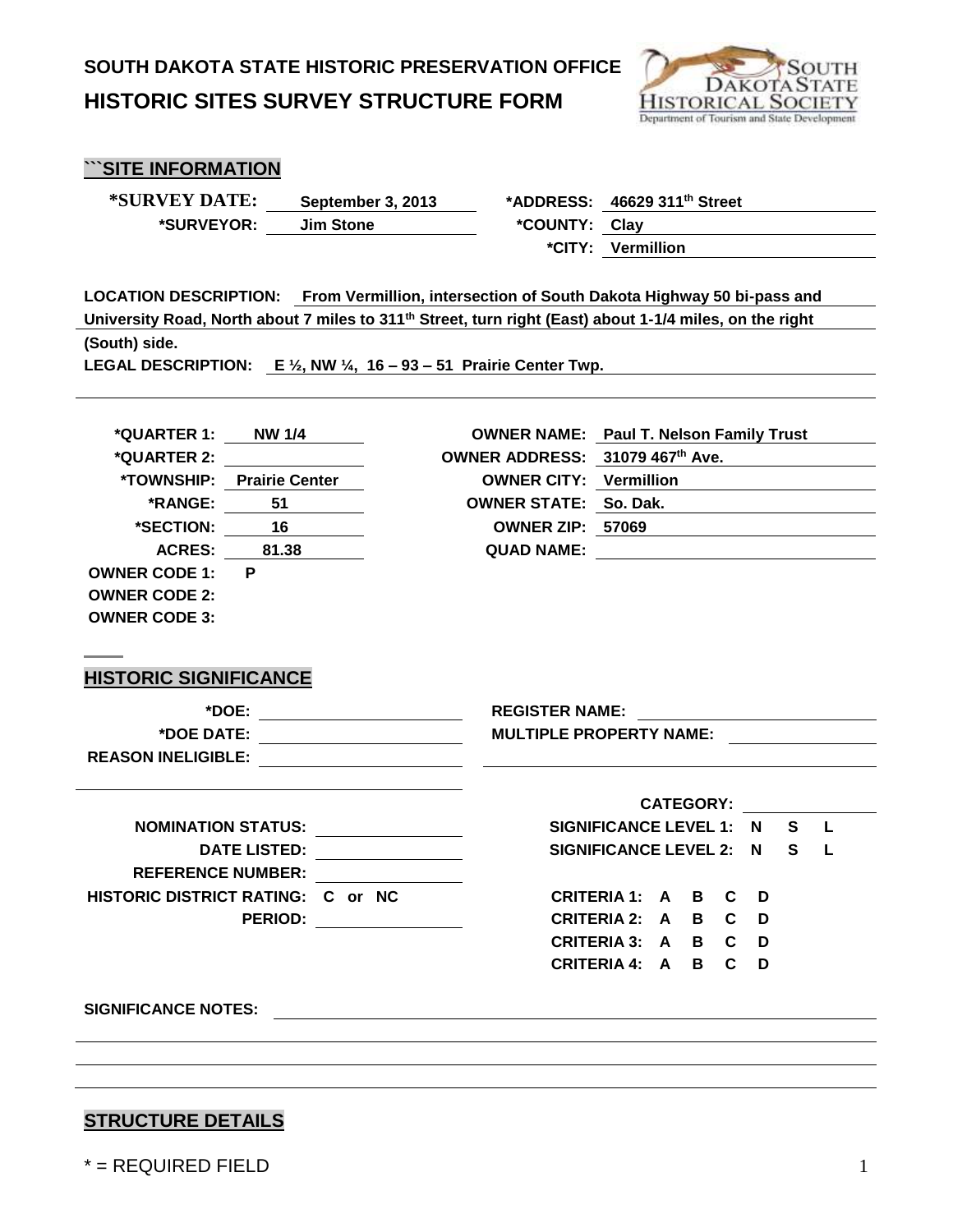

| <b>SHPO ID:</b>                           |                               |                               |                                                                            |
|-------------------------------------------|-------------------------------|-------------------------------|----------------------------------------------------------------------------|
| *PROPERTY NAME:                           |                               |                               |                                                                            |
| <b>OTHER NAME:</b>                        |                               |                               |                                                                            |
| <b>CURRENT FUNCTION: Storage</b>          |                               |                               | <b>FOUNDATION: Poured concrete</b>                                         |
|                                           |                               |                               | <b>Steel roofing over</b>                                                  |
| <b>CURRENT SUBFUNCTION:</b>               | <b>Straw storage</b>          | ROOF MATERIAL: cedar shingles |                                                                            |
| <b>HISTORIC FUNCTION:</b>                 | Livestock barn                | <b>ROOF SHAPE:</b>            | Gable roof                                                                 |
| HISTORIC SUBFUNCTION: Hay & grain storage |                               | <b>STRUCTURAL SYSTEM:</b>     | <b>Balloon framing</b>                                                     |
|                                           |                               | <b>STYLE:</b>                 | Gable roof barn                                                            |
| <b>OCCUPIED:</b>                          | <b>Yes</b>                    | TYPE:                         | Livestock barn                                                             |
| <b>ACCESSIBLE:</b>                        | <b>Yes with</b><br>permission | <b>WALLS:</b>                 | 2x6 studs, 1x8 #106<br>drop siding, $\frac{1}{2}$ "x6"<br>cedar lap siding |
| <b>STORIES:</b>                           | $\mathbf{2}$                  | <b>SIGNIFICANT PERSON:</b>    | A. M. Lockwood                                                             |
| *DATE OF CONSTRUCTION: Early 1900's       |                               | <b>CULTURAL AFFILIATION:</b>  | ?                                                                          |

**ALTERED/MOVED NOTES: Original site. Roof covered with steel roofing over cedar shingles. All evidence of horse stalls has been removed. 18' x 24' lean-to removed from the East side. A 24' x 32' pole barn addition added on the East side. ½"x6" cedar lap siding applied over the original 1x8 #106 drop siding. 16' x 10' granary and 6'x8' milk room may have been added on the South wall later.**

**INTERIOR NOTES: Two and one half rows of 4x6 posts with 4x6's for beams support 2x8 joists for hayloft. Framing for milk cow stanchions is still in place along North wall. Actual metal collars for each milk cow have been removed. 2x6 rafters with three 2x6 bracing on each side from top of wall down to floor.** 

**OTHER NOTES: 2x6 stud walls with 1x8 shiplap and ½"x6" cedar lap siding on three walls of original** 

**barn. Pole barn construction on 24' x 32' addition on East side. Addition has vertical steel siding and steel roof. Original galvanized metal cupola still in place. Windows are 8"x x 10" four light.** 

| *PHYSICAL<br><b>NOTES:</b> | Barn is in good condition. | *RESTRICTED: Y or N |  |
|----------------------------|----------------------------|---------------------|--|
| *UTM EASTING:              |                            |                     |  |
| *UTM NORTHING:             |                            |                     |  |
|                            |                            |                     |  |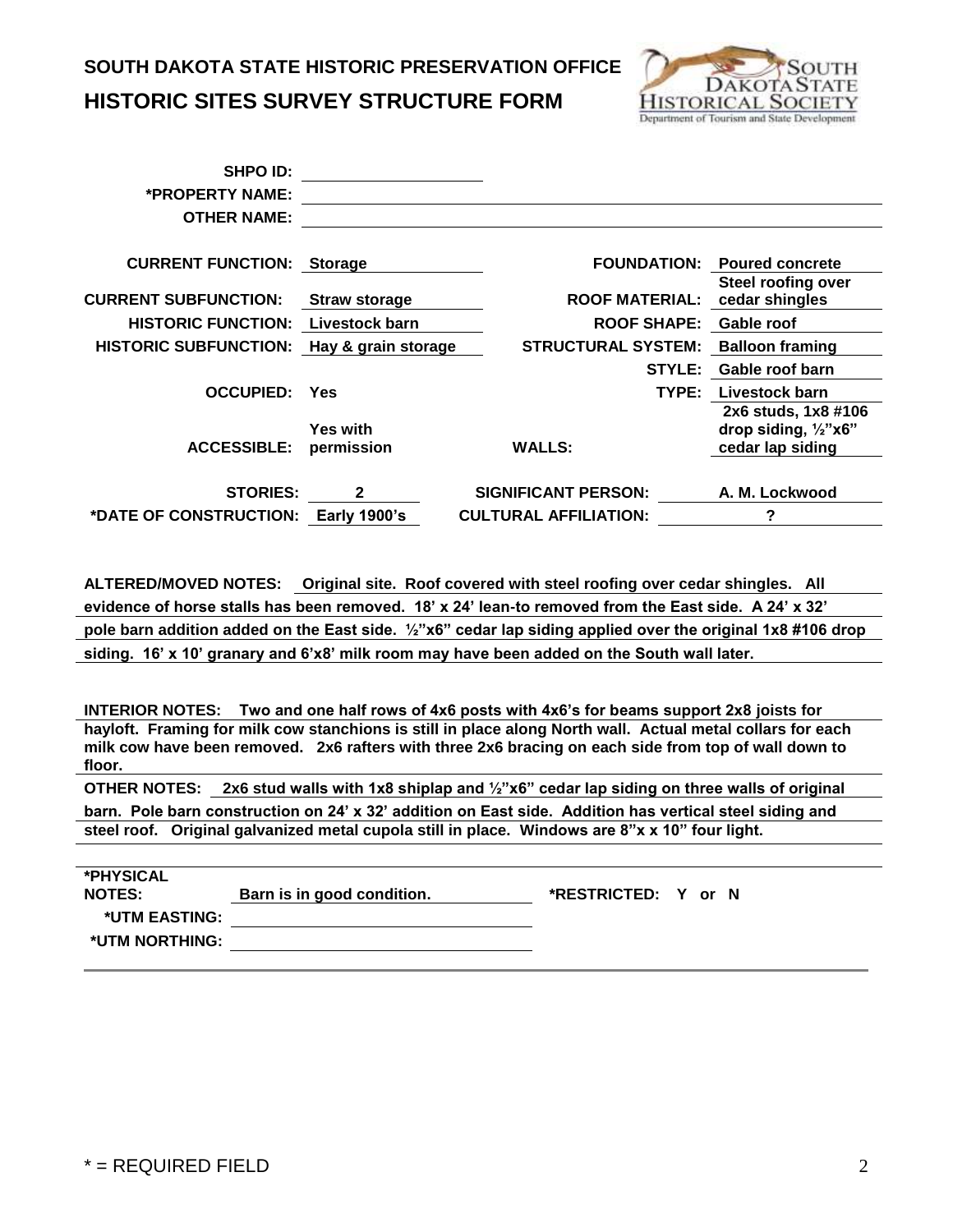

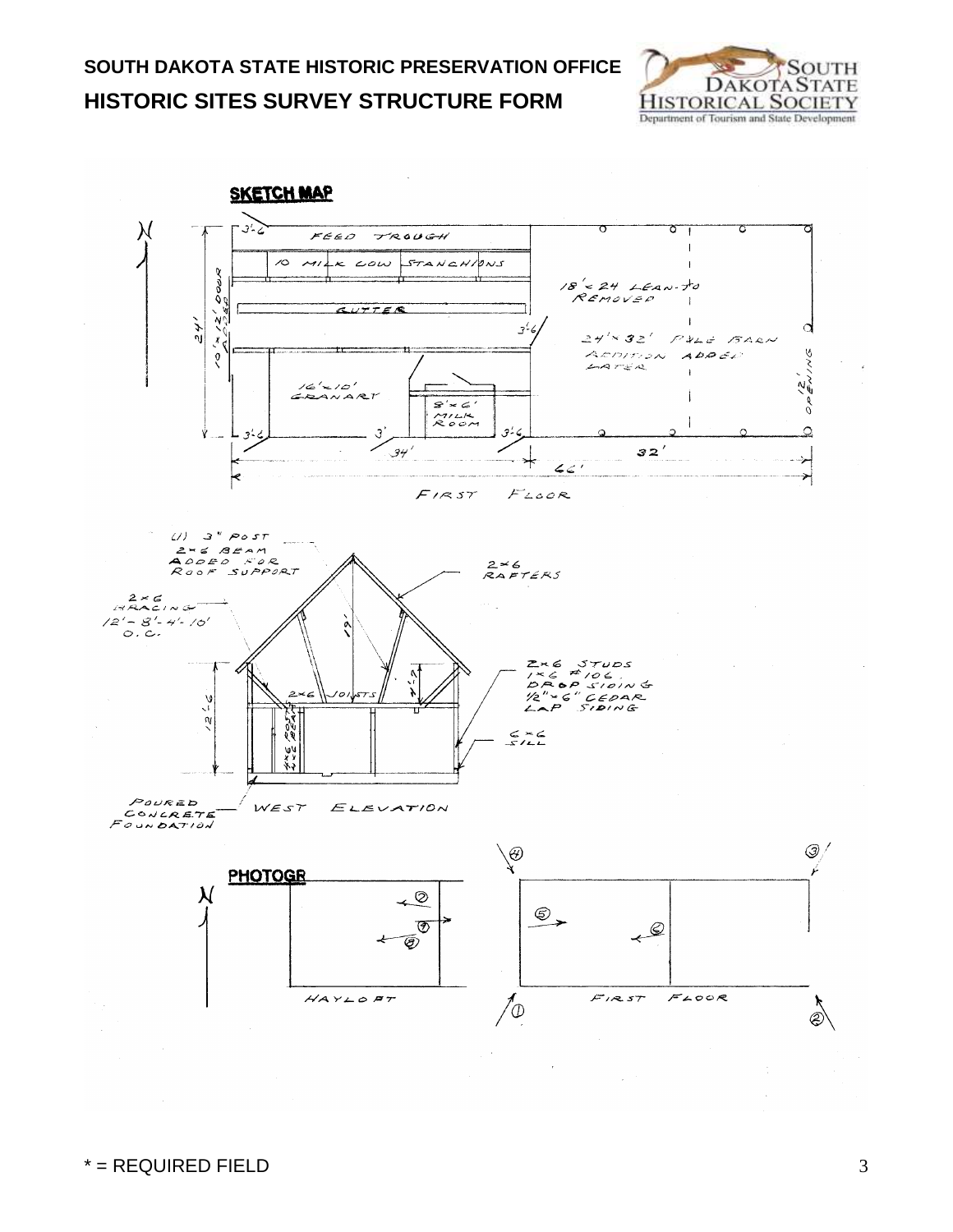



**PHOTOGRAPHER: Jim Stone ROLL NUMBER: DATE OF PHOTO: September 3, 2013 PHOTO NUMBER: 2**

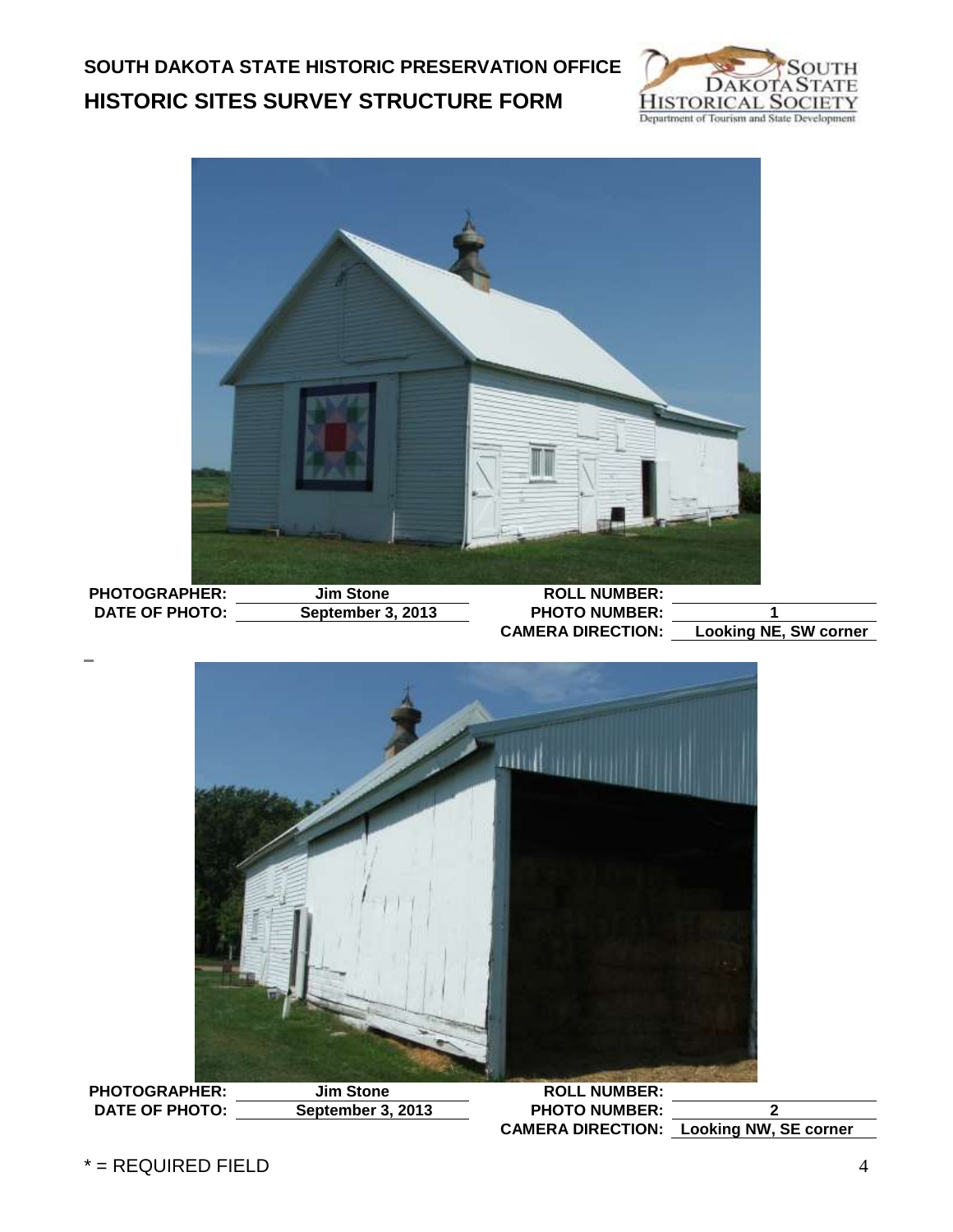

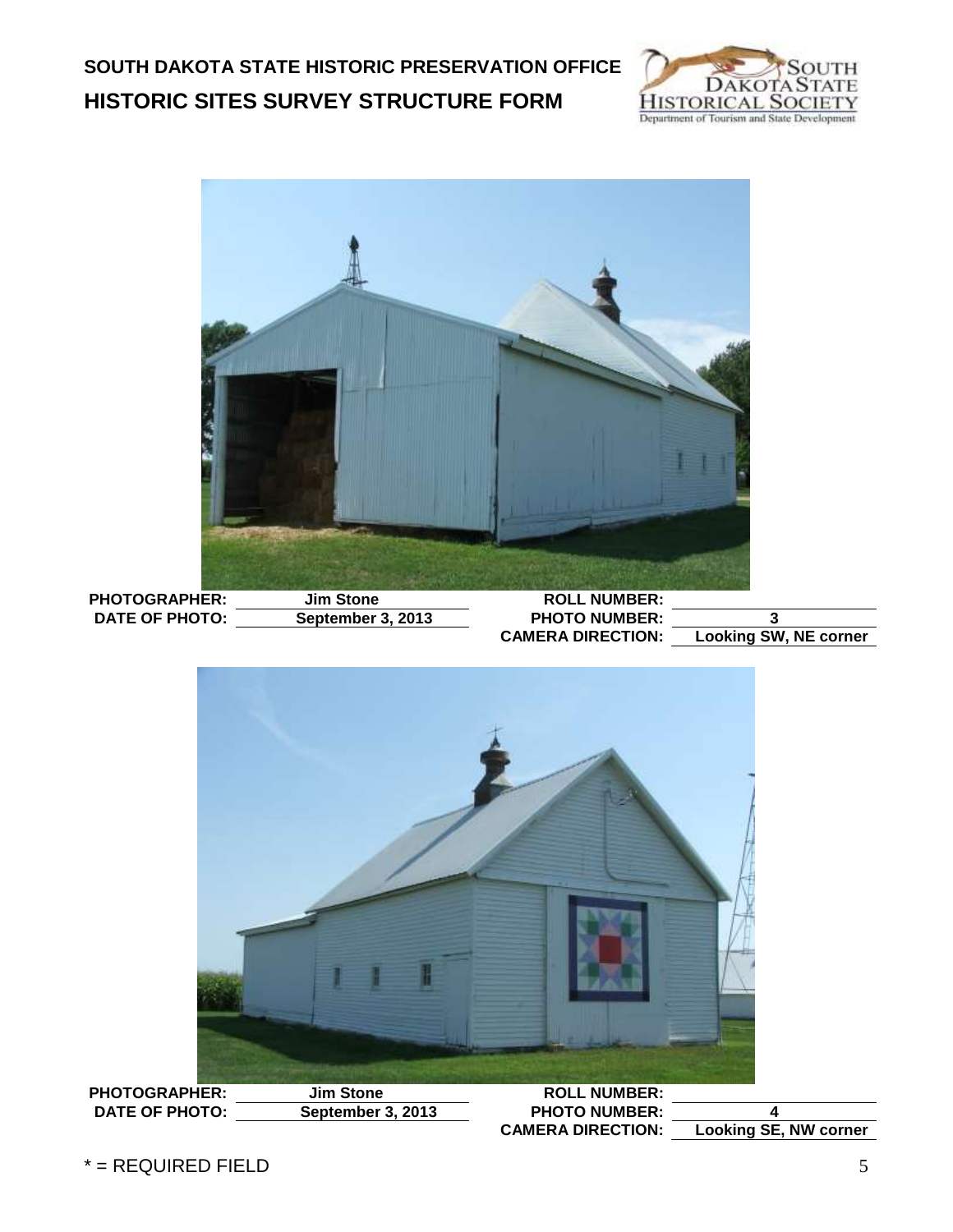



PHOTOGRAPHER: Jim Stone ROLL NUMBER:<br>DATE OF PHOTO: September 3, 2013 PHOTO NUMBER:

**DATE OF PHOTO: September 3, 2013 PHOTO NUMBER: 5**

**CAMERA DIRECTION: beam, 2x8 floor joists, First floor, original barn, looking NE, milk cow stanchions along North wall. 4x6 posts, 4x6** 



PHOTOGRAPHER: Jim Stone ROLL NUMBER:<br>
DATE OF PHOTO: September 3, 2013 PHOTO NUMBER: **DATE OF PHOTO: September 3, 2013 PHOTO NUMBER: 6**

**CAMERA DIRECTION: granary in SW cornerFirst floor, Original barn, looking SW, 16' x 10'** 

 $*$  = REQUIRED FIELD 6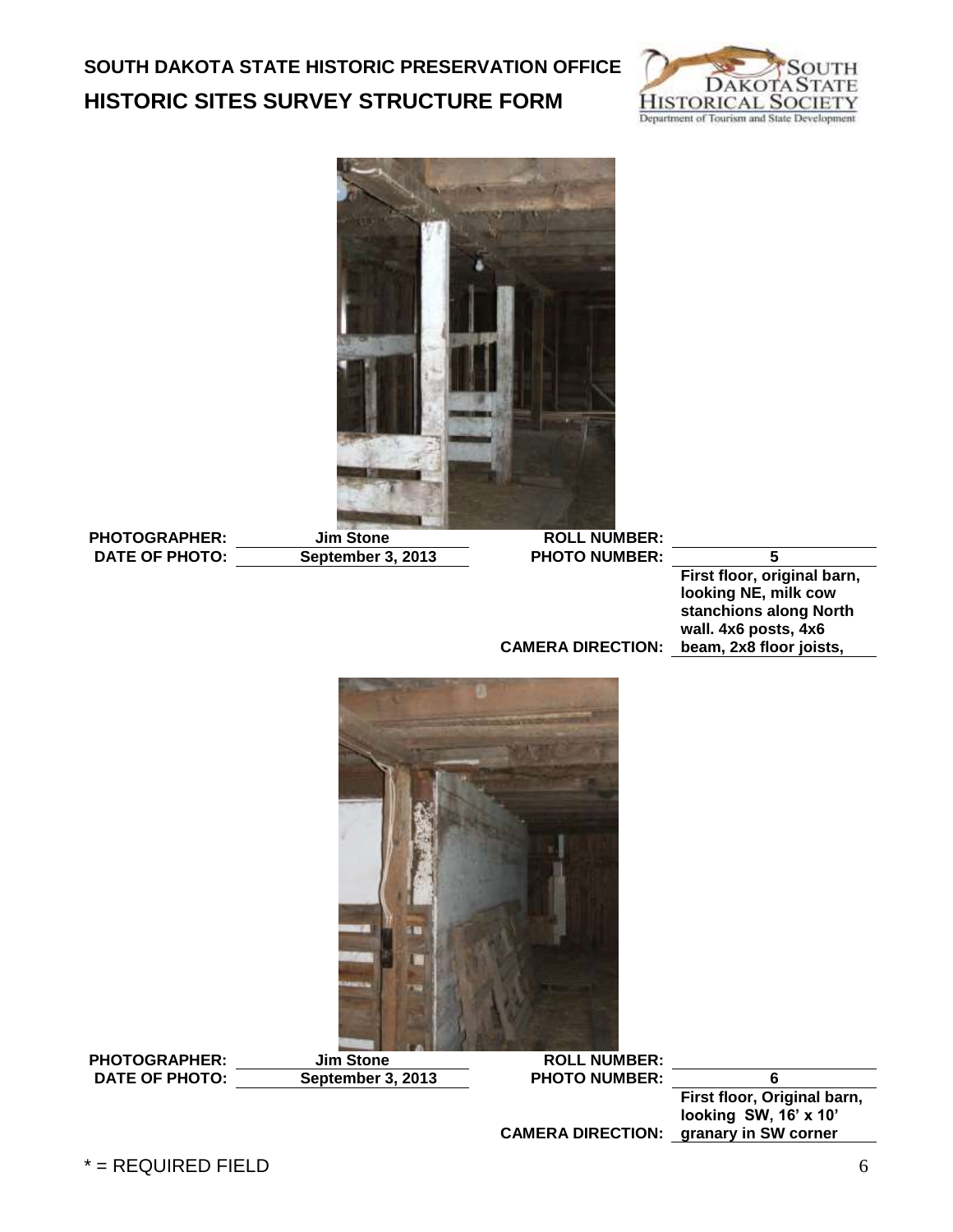![](_page_6_Picture_1.jpeg)

![](_page_6_Picture_2.jpeg)

PHOTOGRAPHER: Jim Stone ROLL NUMBER:<br>DATE OF PHOTO: September 3, 2013 PHOTO NUMBER: **DATE OF PHOTO: September 3, 2013 PHOTO NUMBER: 7**

**Hayloft, looking NW, 2x6 stud wall in Hayloft, 2x6 rafters and 2x6 wall** 

**CAMERA DIRECTION: bracing.**

![](_page_6_Picture_7.jpeg)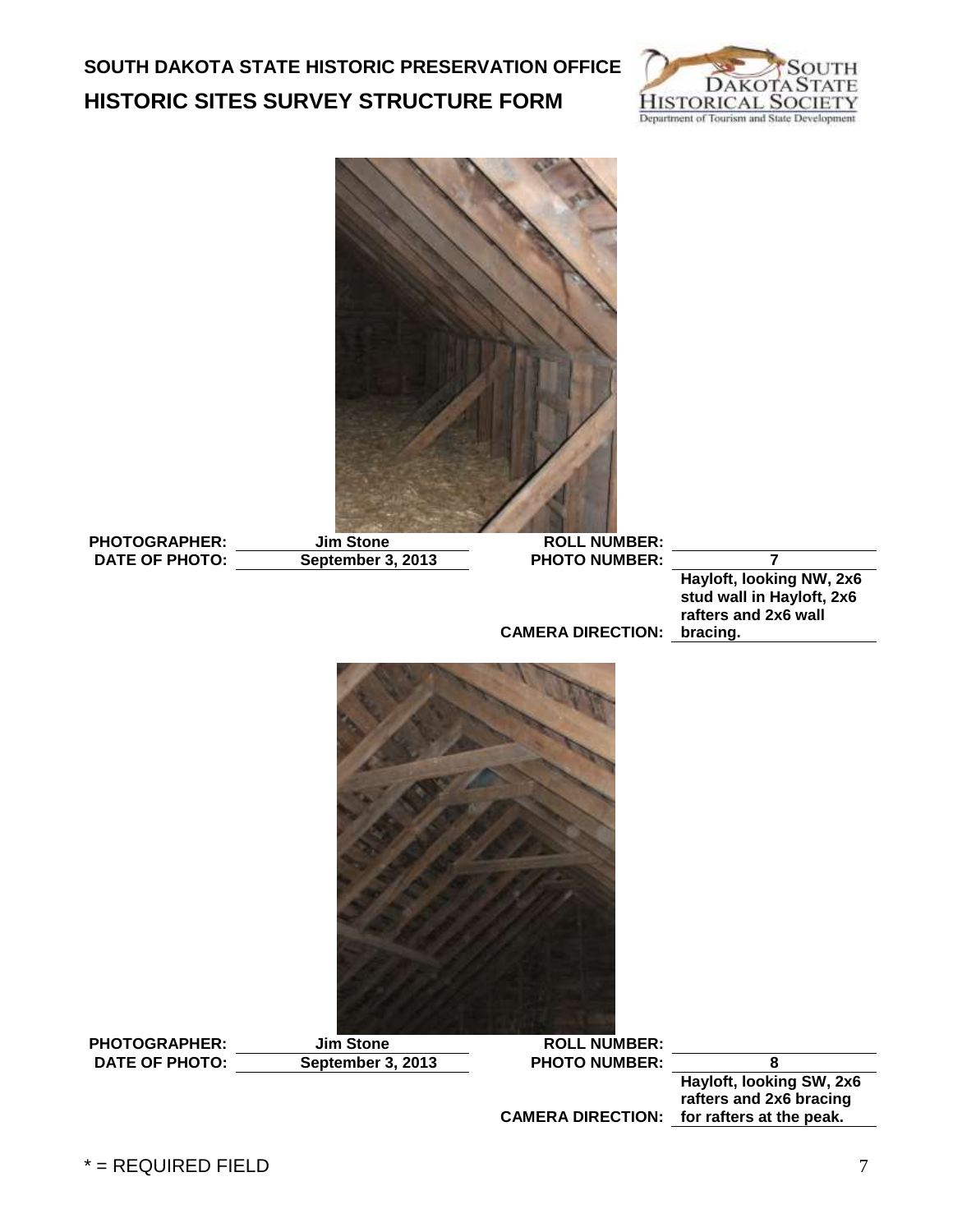![](_page_7_Picture_1.jpeg)

![](_page_7_Picture_2.jpeg)

PHOTOGRAPHER: Jim Stone ROLL NUMBER: **DATE OF PHOTO: September 3, 2013 PHOTO NUMBER: 9**

**CAMERA DIRECTION: manufactured trusses. Hayloft, looking East into pole barn addition,** 

![](_page_7_Picture_6.jpeg)

 $*$  = REQUIRED FIELD  $\qquad \qquad \qquad 8$ PHOTOGRAPHER: Jim Stone ROLL NUMBER:<br>
DATE OF PHOTO: September 3, 2013 PHOTO NUMBER: **DATE OF PHOTO: September 3, 2013 PHOTO NUMBER: 9 CAMERA DIRECTION: metal cupola.Hog barn just South of original barn, looking NE, very old galvanized**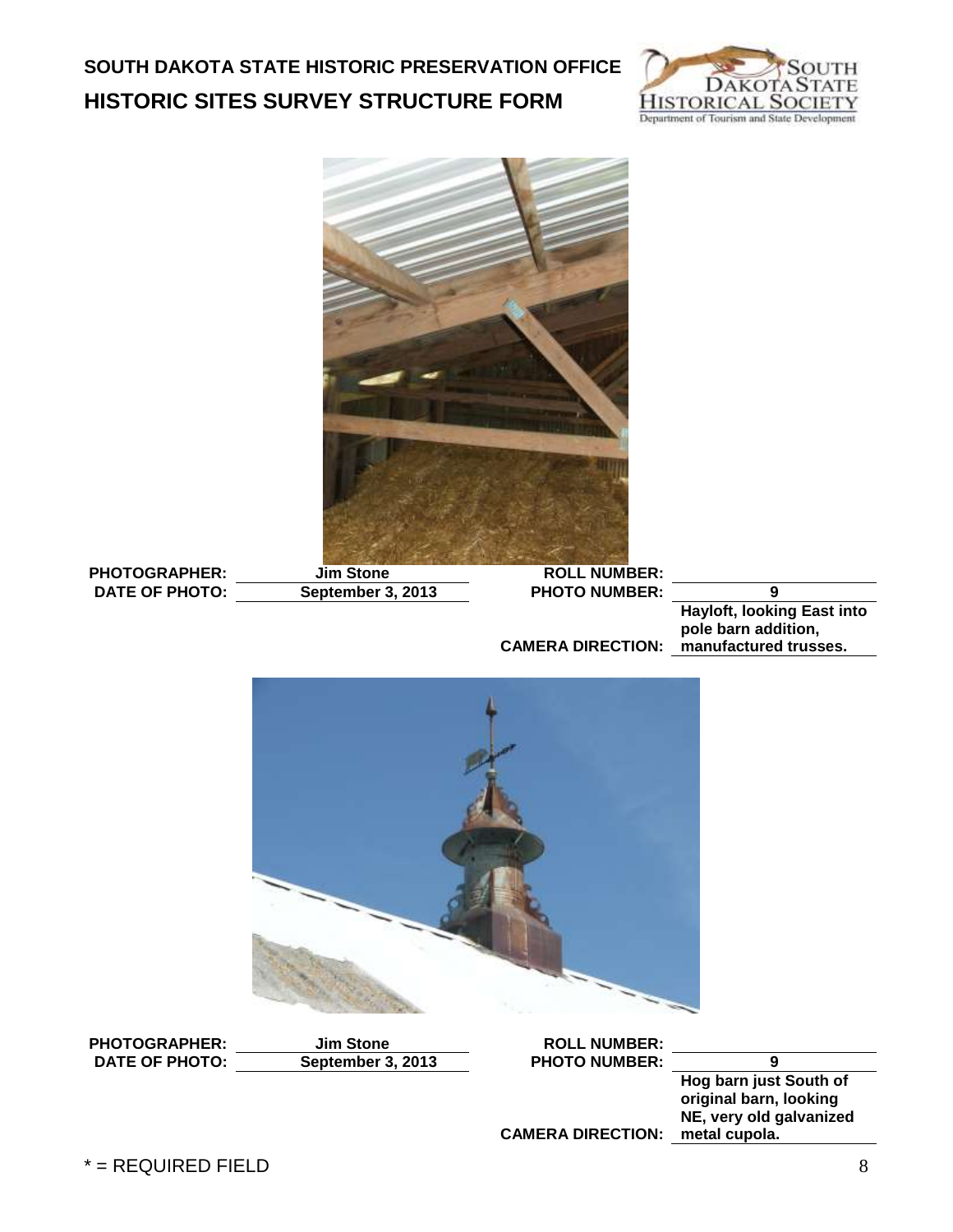![](_page_8_Picture_1.jpeg)

![](_page_8_Figure_2.jpeg)

33

© Farm & Home Publishers, Ltd.

CLAY CO., SD